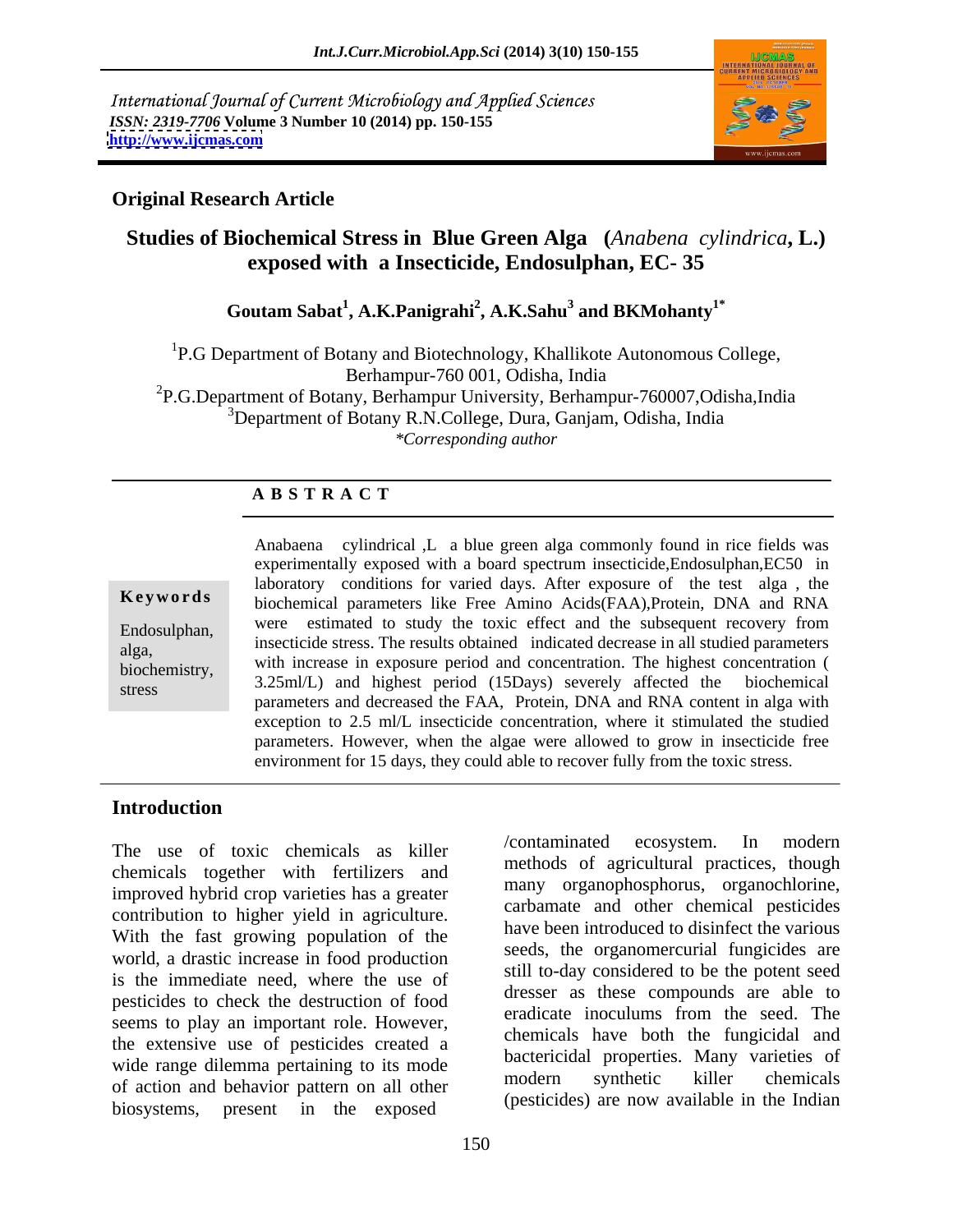market, under different brand names. In a crop field, atleast 2 to 3 varieties of pesticides are sprayed/fumigated in a season depending on the type of crop under Anabaena cylindrical, Lemm is photo cultivation. In a year at least we go for 2-3 autotrophic, unbranched, filamentous, crops in the same agricultural field. Hence, heterocystous, blue-green alga belonging to theoretically and also practically, 6-8 types of pesticides are sprayed in a year. These pesticides after spray, gets deposited on the Test insecticide and selection of agricultural field. In the rainy season or by rain, the pesticides sprayed over the plant

Anderson (1978) reported that the wide use dark brown liquid consisting of Endosulfan of certain pesticides has more serious and technical 35 w.w solvent, emulsifier, and permanent drastic effect on microorganisms. stabilizers: 65 w.w. It is used as broad It is well established fact that nitrogen-fixing spectrum insecticide acaricide to control organisms, particularly blue-green algae, are aphide, Jassids, Thrips, Beetles weevils, known to play a key role in increasing soil foliar feeding larvae, mites borers, cutworms fertility, especially in paddy fileds under bugs white flies, scales, Termites and slugs water logged condition (De, 1939, Singh, on deciduous citrus and small fruits 1961; Stewart, 1977; Pattnaik, 1966). Thus, vegetables, field crops, oil crops, fiber crops, the pesticides which enter into the paddy field might be affecting the growth and nitrogen fixing capacity of the blue-green algal systems. Wright (1978) reported that Anabaena cylindrica was more sensitive to Three concentration of Endosulphan was higher doses were stimulative to algal selected were 2.5,3.0 and 3.25 ml/L and growth. Clark & Wright (1970) reported the days of exposure were 0.3,6,9,12 and 15 pigment extract of Tolypothrix tonuis and days. After the exposure the alga were found a depleted level of phycoerthrin and allowed to recover in insecticide free chlorophyll-a, with the relative increase in phycocyanin in the presence of chloro-

Keeping in view of the entry of pesticides The Biochemical parameters like Protein into the crop fields, through mass spray or (Lowry et al., 1951), Amino Acids (More fumigation/periodic spray/varieties of spray and Stein, 1948). DNA and RNA and their possible effect on the nitrogen (Schmeider, 1957) of the test organism fixing blue-green algae in the crop fields; (Anabaena cylindrica) were estimated this project was designed to evaluate the effects on biochemical parameters with exposure of the pesticide, Endosulfan on the **Results and Discussion** blue-green alga, Anabaena cylindrica,

# **Materials and Methods Test organism**

autotrophic, unbranched, filamentous, the family Nostocaceae.

### **Test insecticide and selection of concentration**

are drained into the crop filed. 35% EC Endosulfan (Broad Spectrum Insecticide Acaricide) ENDOCEL 35 E.C. is tobacco, tea, forests and ornamentals.

### **Selection of Concentration and duration**

condition up to 15 days again.

# prophan. **Estimation of Biochemical parameters**

and Stein, 1948), DNA and RNA following the standard procedures.

# **Results and Discussion**

Lemm. In the present investigation, Table 1, is very clear, where no dichotomy, in biochemical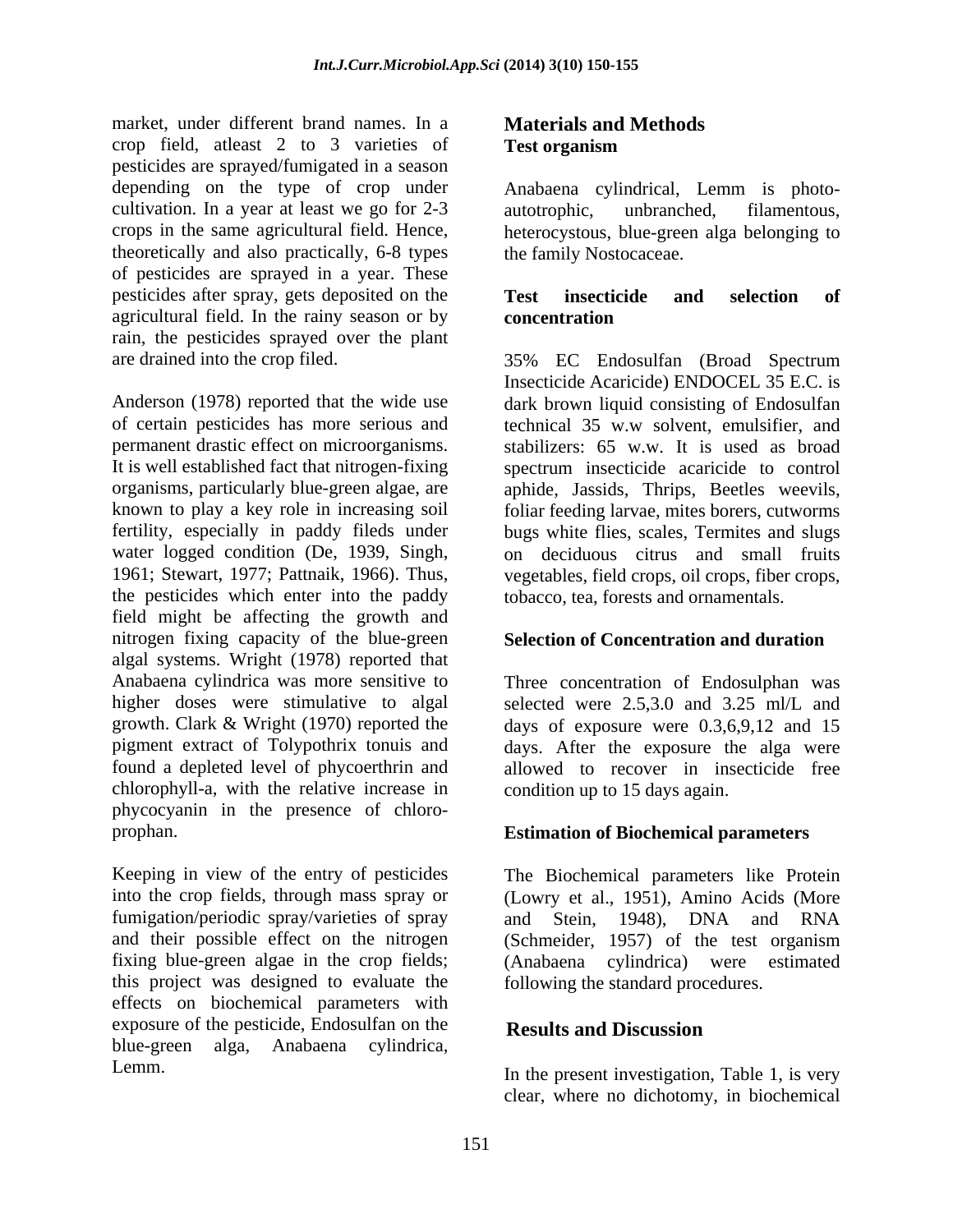behavior was marked, induced by the possibility in future that unexpected and pesticide. At all the three selected undesirable complication may arise even concentrations of the insecticide. though minimum immediate hazards are Endosulfan, decline in biochemical parameters was marked. At concentration A, ((2.5 ml/L)), the decline in Protein, DNA Studies of pesticidal effects on algae have and RNA of the alga was not significant. mostly been restricted to laboratory based However, with the increase in exposure bioassays employing a single species grown period, the exposed alga showed a positive axenically. Though this approach does give trend with the increase in exposure period, some insight into pesticide effects on algae, when compared to the control value, a it cannot solely be used to simulate natural similar positive and significant trend. At conditions, as in nature many interacting higher concentration of Endosulfan (3.25 environmental and physiological factors ml/L) significant and negative correlation was marked. This indicated that the concentration of the toxicant plays acritical The peculiar behavior of the algal organisms role in pesticide toxicity. under stress condition to avoid the stress, in

The drastic decline in DNA, RNA and studies. Due to exudation, the medium might protein content was marked in Endosulfan be changing or the exuding chemical might exposed cultures indicate the inhibition be reacting with Endosulfan forming a hard DNA synthesis and protein synthesis. The cyst, which must be providing an adhering increase in FAA at lower concentration of surface for the pesticide. The cyst might be the insecticide might be due to breakdown restricting the insecticide's entry into these of proteins and at higher concentration further disintegration FAA might be the the membrane. reason of free-amino acid decrease.

Endosulfan an insecticide which is well in DNA, RNA and protein content was known for its interference in biochemical marked in Endosulfan exposed cultures metabolism becomes phototoxic when used indicate the inhibition DNA synthesis and in higher concentrations. Thus, we can protein synthesis. The increase in FAA at conclude that even though many advantages lower concentration of the insecticide might have been derived from the use of be due to breakdown of proteins and at pesticides, more investigation is necessary to higher concentration further disintegration provide less toxic chemicals, non chemical FAA might be the reason of free-amino acid approaches and more efficient methods of pesticide applications.

Many similarities exists in biological process among all forms of life, and acid and protein synthesis, since a toxicant investigative effects of this nature are not that interferes with energy yielding reaction only important to plants, fish and wildlife, is indirectly an inhibitor of synthesis of but to all life forms, including man. However, as long as the pesticides are used for pest control, there is always the

occurring at present.

affect and determine the action of toxicants.

an interesting feature in toxicological cells, due to the formation of barrier before the membrane.

In the present investigation, drastic decline decrease.

Toxicants effect on macromolecular content is often due to an indirect action on nucleic RNA, DNA and protein (Holbrook, 1980).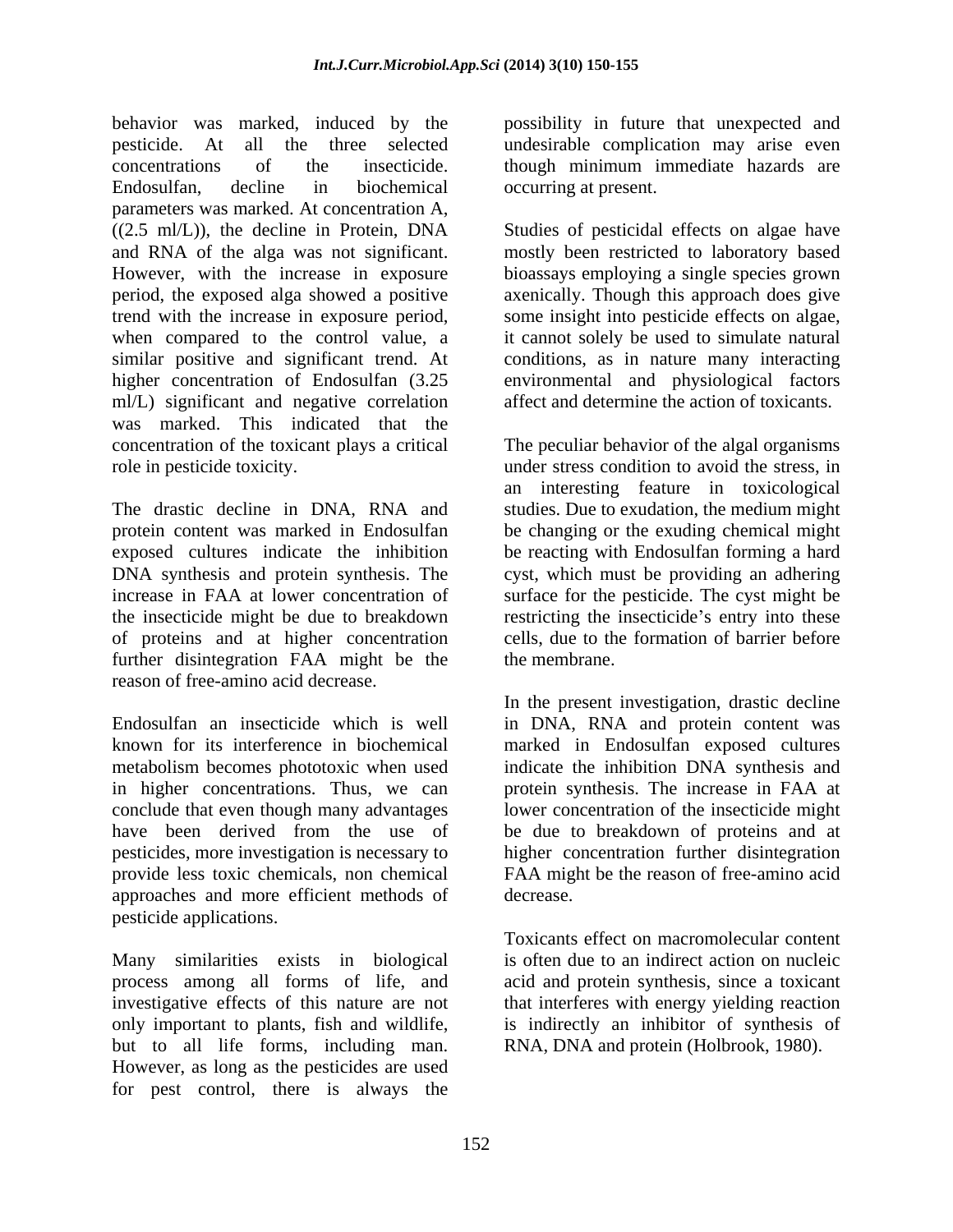**Table.1** Changes in faa, protein, DNA and RNA contents in endosulphan, ec- 35 exposed blue green alga (Anabena cylindrica,L.) at different exposure and recovery periods (Data are expressed in Mean + S.D of three replicates)<br>ND :- not detectable

|                      |                  | ND :- not detectable |                        |    |                                                                                                                 |                 |     |                                                                                                                                                              |                                                   |                                     |
|----------------------|------------------|----------------------|------------------------|----|-----------------------------------------------------------------------------------------------------------------|-----------------|-----|--------------------------------------------------------------------------------------------------------------------------------------------------------------|---------------------------------------------------|-------------------------------------|
| Conc.of<br>toxicants | <b>Parameter</b> |                      | <b>EXPOSURE IN DAY</b> |    |                                                                                                                 |                 |     | <b>RECOVERY IN DAY</b>                                                                                                                                       |                                                   |                                     |
|                      |                  |                      | 3D                     | 6D |                                                                                                                 | 12D             | 15D | 5D                                                                                                                                                           | <b>10D</b>                                        | 15D                                 |
|                      | FAA              |                      |                        |    | $2.24 \pm 0.14$   $2.65 \pm 0.18$   $2.95 \pm 0.23$   $3.31 \pm 0.17$   $3.98 \pm 0.31$                         |                 |     | $\vert$ 4.54±0.54 $\vert$ 5.16±0.26                                                                                                                          | $6.32 \pm 0.31$                                   | $7.38{\pm}0.29$                     |
| <b>Control</b>       | Protein          |                      |                        |    |                                                                                                                 |                 |     | $0.06\pm0.02$   $0.28\pm0.04$   $0.35\pm0.03$   $0.47\pm0.05$   $0.50\pm0.02$   $0.71\pm0.04$   $0.79\pm0.07$                                                | $0.86 \pm 0.05$                                   | $0.91 \pm 0.06$                     |
|                      | DN/              |                      |                        |    | $0.56\pm0.08$   $0.79\pm0.04$   $0.91\pm0.06$   $1.12\pm0.02$                                                   | $1.28 \pm 0.09$ |     | $1.39\pm0.11$   $1.56\pm0.13$                                                                                                                                | $1.74 \pm 0.07$                                   | $1.93 \pm 0.08$                     |
|                      | <b>RNA</b>       |                      |                        |    | $0.36\pm0.06$   $0.54\pm0.05$   $0.73\pm0.04$   $0.96\pm0.11$                                                   |                 |     | $1.22 \pm 0.08$   $1.86 \pm 0.06$   $1.91 \pm 1.14$                                                                                                          | $2.14 \pm 1.10$                                   | $2.66 \pm 0.09$                     |
|                      | FAA              |                      |                        |    | $2.24 \pm 0.14$ $2.71 \pm 0.22$ $3.14 \pm 0.36$ $3.94 \pm 0.42$ $4.12 \pm 0.22$ $5.06 \pm 0.31$ $6.26 \pm 0.41$ |                 |     |                                                                                                                                                              | $5.98 \pm 0.22$                                   | $5.01 \pm 0.14$                     |
|                      | Protein          |                      |                        |    |                                                                                                                 |                 |     | $0.06\pm0.02$   $0.24\pm0.01$   $0.31\pm0.04$   $0.35\pm0.03$   $0.37\pm0.05$   $0.41\pm0.06$   $0.46\pm0.05$                                                | $0.52{\pm}0.04$                                   | $0.61 \pm 0.09$                     |
|                      | <b>DNA</b>       |                      |                        |    | $0.56\pm0.08$   $0.81\pm0.06$   $0.93\pm0.11$   $1.13\pm0.06$   $1.26\pm0.03$   $1.31\pm0.04$                   |                 |     | $1.39 \pm 0.02$                                                                                                                                              | $1.42 \pm 0.05$                                   | $1.54 \pm 0.06$                     |
| $2.5$ ml/L           | <b>RNA</b>       |                      |                        |    | $0.36\pm0.06$   $0.41\pm0.04$   $0.63\pm0.03$   $0.88\pm0.06$   $0.91\pm0.04$   $0.99\pm0.07$                   |                 |     | $1.06 \pm 0.11$                                                                                                                                              | $1.18 \pm 0.14$                                   | $1.31 \pm 0.06$                     |
|                      | FAA              |                      |                        |    |                                                                                                                 |                 |     | $2.24 \pm 0.14$ $2.54 \pm 0.18$ $2.91 \pm 0.26$ $3.14 \pm 0.31$ $2.98 \pm 0.51$ $2.18 \pm 0.35$ $2.32 \pm 0.41$                                              | $2.51 \pm 0.16$                                   | $2.86 \pm 0.27$                     |
|                      | Protein          |                      |                        |    |                                                                                                                 |                 |     | $0.06\pm0.02$ $\vert$ 0.17 $\pm$ 0.04 $\vert$ 0.9 $\pm$ 0.03 $\vert$ 0.23 $\pm$ 0.05 $\vert$ 0.21 $\pm$ 0.03 $\vert$ 0.21 $\pm$ 0.09 $\vert$ 0.24 $\pm$ 0.03 | $0.26 \pm 0.09$                                   | $0.33 \pm 0.05$                     |
| 3.0 <sub>m</sub> /I  | <b>DNA</b>       |                      |                        |    |                                                                                                                 |                 |     | $0.56\pm0.08$ $0.59\pm0.03$ $0.61\pm0.02$ $0.61\pm0.04$ $0.63\pm0.02$ $0.59\pm0.05$ $0.61\pm0.09$                                                            | $0.60 \pm 0.11$                                   | $0.62 \pm 0.14$                     |
|                      | <b>RNA</b>       |                      |                        |    |                                                                                                                 |                 |     | $0.36\pm0.06$ $\mid$ $0.37\pm0.03$ $\mid$ $0.39\pm0.02$ $\mid$ $0.41\pm0.05$ $\mid$ $0.44\pm0.07$ $\mid$ $0.46\pm0.04$ $\mid$ $0.51\pm0.03$                  | $0.53 \pm 0.09$                                   | $0.56 \pm 0.11$                     |
|                      | FAA              |                      |                        |    | $2.24\pm0.14$   $2.38\pm0.19$   $2.11\pm0.14$   $1.67\pm0.22$                                                   |                 |     | $1.13\pm0.19$   $0.62\pm0.09$   $0.40\pm0.05$                                                                                                                | ND                                                | ND                                  |
|                      |                  |                      |                        |    |                                                                                                                 |                 |     |                                                                                                                                                              |                                                   |                                     |
|                      | Protein          |                      |                        |    |                                                                                                                 |                 |     | $0.06\pm0.02$   $0.09\pm0.01$   $0.03\pm0.01$   $0.02\pm0.006$   $0.01\pm0.002$   $0.01\pm0.009$   $0.01\pm0.004$   $0.005\pm0.0002$                         |                                                   | ND                                  |
| $3.25$ ml/L   DNA    |                  |                      |                        |    |                                                                                                                 |                 |     | $0.56\pm0.08$   $0.57\pm0.04$   $0.43\pm0.02$   $0.22\pm0.05$   $0.18\pm0.02$   $0.09\pm0.01$   $0.04\pm0.008$                                               |                                                   | $0.02 \pm 0.004$   $0.01 \pm 0.005$ |
|                      | <b>RNA</b>       |                      |                        |    |                                                                                                                 |                 |     | $0.36\pm0.06$   $0.37\pm0.04$   $0.35\pm0.02$   $0.22\pm0.04$   $0.14\pm0.05$   $0.09\pm0.02$   $0.03\pm0.01$                                                | $\vert 0.01 \pm 0.004 \vert 0.01 \pm 0.006 \vert$ |                                     |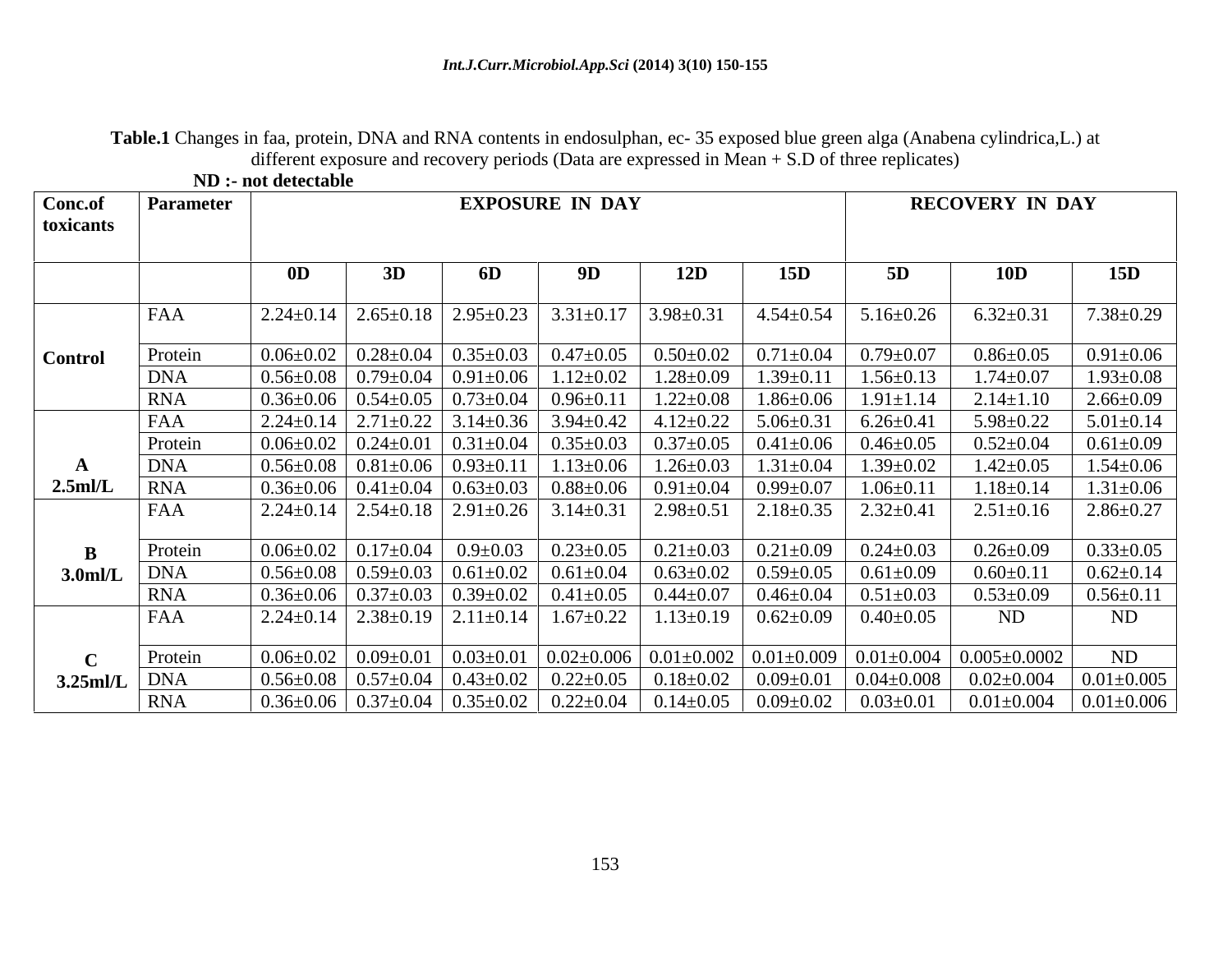A toxicant is probably acting in such a manner if the chemical inhibits the University, Berhampur, Principal, synthesis of all three macromolecules by <br>
Khallikote Autonomous College, comparable levels in dose-response Berhampur and R.N. College, Dura, experiments (Holbrook, 1980). A Ganjam for providing necessary laboratory considerable dose-dependent reduction in the RNA, DNA and protein content observed in this study also confirms the References action of toxicants on macromolecular synthesis. A reduction in RNA content Anderson, J.R. 1978. Pesticide (relative to the control level) with  $\blacksquare$  Microbiology, I.R. Hilland & S.J.L. concomitant protein and DNA reductions indicated that the toxicant stressed larvae had reduced net rate of protein synthesis, Buckley, L.J. 1980. Changes in probably mediated through decline in RNA (Buckley, 1980; Love, 1980 and

Though the RNA and protein generally decreased concomitantly with increase in  $U.S., 77: 703-708$ . the Endosulfan concentrations, RNA Clark, C.G., Wright, S.J.L. 1970. decreased at a faster rate, as a result there **Degradation** of the herbicide occurred a disturbance in the protein/RNA isopropyl-N-phenylcarbamate by ratios. Protein/ RNA ratios. Protein/RNA ratios have been found to decrease during from soil. Soil Biol. Biochem., 2: the periods of rapid growth (in the species  $217-226$ . of crustaceae) and to increase in the Dagg, M.J., Littlepage, J.L. 1972. offspring of methodone-dosed rat (Dagg and Littlepage, 1972; Peters, 1977 and Shaw, 1987). All most all the parameters studied showed a declining trend only, in exposed cultures, when compared to  $162-170$ . control cultures. The decline in parameters can be correlated with the pesticide toxicity only, as the only difference between the control culture and exposed 139. culture was the addition of the pesticide in Holbrook, D.J. Jr. 1980. Effects of exposed cultures. Hence, it can be safely concluded that the damage caused in exposed system was only due to the A usukani is probably acting in such as  $\mu$ -Botany . Dependent of Botany symbolic of all three materials of all three materials of the material continues of the energy standing energy in Khalikote Automorphis are the ene

University, Berhampur, Principal, Khallikote Autonomous College, and encouragement for research activities.

# **References**

- Anderson, J.R. 1978. Pesticide Microbiology, I.R. Hilland & S.J.L. Wright (eds.), Academic Press, London, 313 p.
- Shaw, 1987). ontogenesis in winter flounder Buckley, L.J. 1980. Changes in ribonucleic acid, deoxy ribonucleic acid and protein content during (Seudopleuronectes americanus and the effect of starvation. *Fish. Bull. U.S., 77: 703–708.* 
	- Clark, C.G., Wright, S.J.L. 1970. Degradation of the herbicide isopropyl-N-phenylcarbamate by *Arthrobacter* and *Achromobacter* sp from soil. *Soil Biol. Biochem.,* 2:  $217 - 226$ .
	- Dagg, M.J., Littlepage, J.L. 1972. Relationships between growth rate and RNA, DNA, protein and dry weight in *Artemia salina* and *Euchaeta elongate*. *Mar. Biol.,* 17: 162–170.
	- De, P.K. 1939. The role of blue-green algae in nitrogen fixation in rice fields. *Proc. R. Soc. B.,* 127: 121 139.
- toxicant. E. Guthrie, F.E. (Ed.). Elsevier, New toxicants on nucleic acid and protein metabolism. In: Introduction to Biochemical Toxicology, Hodgson, York, 261 p.
- **Acknowledgements** Love, R.M. 1980. The chemical biology of fishes. Vol. 2, Academic Press, New York, 943 p.
	- Lowry, O.H., Rosenbrought, N.J., Farr,